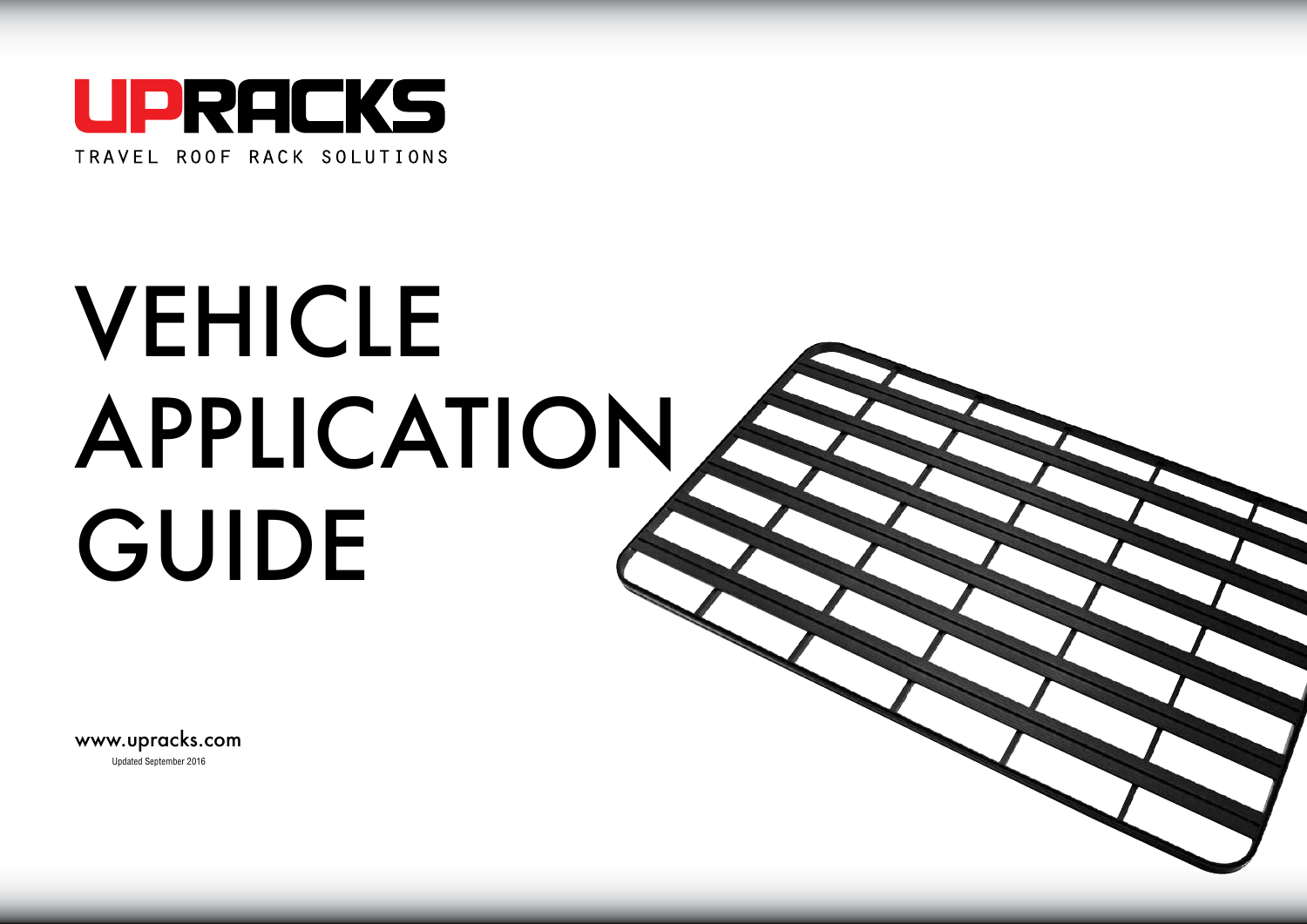| MAKE   MODEL                                                                                                                                                   | ROOF RACK   SIZE                                                                                                                                                                                                         | LEG KIT PN.   QTY                                                                                                                                                                                                                                              | ADAPTER   QTY                                                                | RAILING 360° REMARKS                                                                                                                                                                                                                                                                                                            |
|----------------------------------------------------------------------------------------------------------------------------------------------------------------|--------------------------------------------------------------------------------------------------------------------------------------------------------------------------------------------------------------------------|----------------------------------------------------------------------------------------------------------------------------------------------------------------------------------------------------------------------------------------------------------------|------------------------------------------------------------------------------|---------------------------------------------------------------------------------------------------------------------------------------------------------------------------------------------------------------------------------------------------------------------------------------------------------------------------------|
| DACIA<br><b>DUSTER</b> with factory rails                                                                                                                      | 63-141000   1432*1097 mm  Rhino-Rack leg SX006   2<br>63-171000   1786*1097 mm  Rhino-Rack leg SX006   2                                                                                                                 |                                                                                                                                                                                                                                                                | $63$ -FKR $\mid$ 2<br>$63$ -FKR $\mid$ 2                                     | 63-141000TR<br>63-171000TR                                                                                                                                                                                                                                                                                                      |
| <b>DAIHATSU</b><br>ROCKY '84 <> '99 steel hardtop only<br><b>TERIOS '97-&gt;</b>                                                                               | 63-141200   1432*1287 mm 63-FK001B   2                                                                                                                                                                                   | 63-141200   1432*1287 mm Rhino-Rack HD leg RT11   1 & Rhino-Rack HD leg RLT500N   2                                                                                                                                                                            | $63$ -FKR $ 2$                                                               | 63-141200TR Not for polyester hardtop<br>63-141200TR Needs drilling in roof for riveting tracks on roof                                                                                                                                                                                                                         |
| <b>DODGE</b><br>JOURNEY '08-> with factory rails                                                                                                               | 63-141000   1432*1097 mm  Rhino-Rack HD leg CXB   1<br>63-141200   1432*1287 mm  Rhino-Rack HD leg CXB   1<br>63-171000   1786*1097 mm  Rhino-Rack HD leg CXB   1<br>63-171200   1786*1287 mm  Rhino-Rack HD leg CXB   1 |                                                                                                                                                                                                                                                                | $63$ -FKR $ 2$<br>$63$ -FKR $ 2$<br>$63$ -FKR $\mid$ 2<br>$63$ -FKR $\mid$ 2 | 63-141000TR 63-FKR is C-profile adapter (2) for Rhino-Rack HD legs, black<br>63-141200TR 63-FKR is C-profile adapter (2) for Rhino-Rack HD legs, black<br>63-171000TR 63-FKR is C-profile adapter (2) for Rhino-Rack HD legs, black<br>63-171200TR 63-FKR is C-profile adapter (2) for Rhino-Rack HD legs, black                |
| FIAT                                                                                                                                                           |                                                                                                                                                                                                                          |                                                                                                                                                                                                                                                                |                                                                              |                                                                                                                                                                                                                                                                                                                                 |
| FREEMONT 10/'11-> with factory rails<br><b>NEW PANDA</b> $2012 >$ with factory rails                                                                           | 63-141000   1432*1097 mm  Rhino-Rack HD leg CXB   1<br>63-141200   1432*1287 mm<br>63-171000   1786*1097 mm  Rhino-Rack HD leg CXB   1<br>63-171200   1786*1287 mm  Rhino-Rack HD leg CXB   1<br>63-140900   1432*907 mm | Rhino-Rack HD leg CXB   1<br>63-FKPANDA   1                                                                                                                                                                                                                    | $63$ -FKR $ 2$<br>63-FKR   2<br>$63$ -FKR $ 2$<br>63-FKR   2                 | 63-141000TR 63-FKR is C-profile adapter (2) for Rhino-Rack HD legs, black<br>63-141200TR 63-FKR is C-profile adapter (2) for Rhino-Rack HD legs, black<br>63-171000TR 63-FKR is C-profile adapter (2) for Rhino-Rack HD legs, black<br>63-171200TR 63-FKR is C-profile adapter (2) for Rhino-Rack HD legs, black<br>63-140900TR |
| <b>FORD</b>                                                                                                                                                    |                                                                                                                                                                                                                          |                                                                                                                                                                                                                                                                |                                                                              |                                                                                                                                                                                                                                                                                                                                 |
| <b>RANGER 01/'07 DUAL CAB &lt;&gt; 12/'11</b><br><b>RANGER 01/'12 DUAL CAB <math>\rightarrow</math></b><br><b>F250 DUAL CAB 01/03 <math>\rightarrow</math></b> |                                                                                                                                                                                                                          | 63-141000   1432*1097 mm Rhino-Rack HD leg RT11   1 & Rhino-Rack HD leg RLTF   2<br>63-141000   1432*1097 mm Rhino-Rack HD leg RTS525   1 & Rhino-Rack HD leg RLT500N   2<br>63-141200   1432*1287 mm  Rhino-Rack HD leg RT14   1 & Rhino-Rack HD leg RLTP   2 | 63-FKR   2 & 63-FKRAIL   1<br>63-FKR   2 & 63-FKRAIL   1<br>$63$ -FKR $ 2$   | 63-141000TR 63-FKR is C-profile adapter (2) for Rhino-Rack HD legs, black<br>63-141000TR 63-FKR is C-profile adapter (2) for Rhino-Rack HD legs, black<br>63-141200TR 63-FKR is C-profile adapter (2) for Rhino-Rack HD legs, black                                                                                             |
| <b>GREAT WALL</b>                                                                                                                                              |                                                                                                                                                                                                                          |                                                                                                                                                                                                                                                                |                                                                              |                                                                                                                                                                                                                                                                                                                                 |
| <b>STEED</b>                                                                                                                                                   |                                                                                                                                                                                                                          | 63-141000   1432*1097 mm Rhino-Rack HD leg RT11   1 & Rhino-Rack HD leg RLTF   2                                                                                                                                                                               | 63-FKR   2 & 63-FKRAIL   1                                                   | 63-141000TR 63-FKR is C-profile adapter (2) for Rhino-Rack HD legs, black                                                                                                                                                                                                                                                       |
| HONDA                                                                                                                                                          |                                                                                                                                                                                                                          |                                                                                                                                                                                                                                                                |                                                                              |                                                                                                                                                                                                                                                                                                                                 |
| <b>CR-V WAGON</b> $01/702 \le 01/707$                                                                                                                          | 63-141200   1432*1287 mm                                                                                                                                                                                                 | 63-141000   1432*1097 mm  Rhino-Rack HD leg RLCP01   1<br>Rhino-Rack HD leg RLCP01   1                                                                                                                                                                         | 63-FKR   2 & 63-FKRAIL   2<br>63-FKR   2 & 63-FKRAIL   2                     | 63-141000TR 63-FKR is C-profile adapter (2) for Rhino-Rack HD legs, black<br>63-141200TR 63-FKR is C-profile adapter (2) for Rhino-Rack HD legs, black                                                                                                                                                                          |
| CR-V WAGON '07->                                                                                                                                               |                                                                                                                                                                                                                          | 63-141000   1432*1097 mm    Rhino-Rack HD leg    RLCP15   1<br>63-141200   1432*1287 mm  Rhino-Rack HD leg RLCP15   1                                                                                                                                          | 63-FKR   2 & 63-FKRAIL   2<br>63-FKR   2 & 63-FKRAIL   2                     | 63-141000TR 63-FKR is C-profile adapter (2) for Rhino-Rack HD legs, black<br>63-141200TR 63-FKR is C-profile adapter (2) for Rhino-Rack HD legs, black                                                                                                                                                                          |
| HUMMER                                                                                                                                                         |                                                                                                                                                                                                                          |                                                                                                                                                                                                                                                                |                                                                              |                                                                                                                                                                                                                                                                                                                                 |
| H3                                                                                                                                                             | 63-171200   1786*1287 mm 39-3768010   1<br>63-211200   2139*1287 mm 39-3768010   1                                                                                                                                       |                                                                                                                                                                                                                                                                | 63-FKRAIL   2<br>63-FKRAIL   3                                               | 63-171200TR 63-FKRAIL is plate kit (2) between crossbars, black<br>63-211200TR 63-FKRAIL is plate kit (2) between crossbars, black                                                                                                                                                                                              |
| <b>HYUNDAY</b>                                                                                                                                                 |                                                                                                                                                                                                                          |                                                                                                                                                                                                                                                                |                                                                              |                                                                                                                                                                                                                                                                                                                                 |
| <b>GALLOPER 4 DOORS</b>                                                                                                                                        | 63-171200   1786*1287 mm 63-FK002B   3<br>63-211200   2139*1287 mm 63-FK002B   3                                                                                                                                         |                                                                                                                                                                                                                                                                |                                                                              | 63-171200TR<br>63-211200TR                                                                                                                                                                                                                                                                                                      |
| <b>GALLOPER 2 DOORS</b><br><b>SANTA FE With factory rails</b>                                                                                                  | 63-141200   1432*1287 mm 63-FK002B   2<br>63-171000   1786*1097 mm  Rhino-Rack HD leg CXB   1                                                                                                                            |                                                                                                                                                                                                                                                                | $63$ -FKR $ 2$                                                               | 63-141200TR<br>63-171000TR 63-FKR is C-profile adapter (2) for Rhino-Rack HD legs, black                                                                                                                                                                                                                                        |
| <b>TERRACAN</b>                                                                                                                                                | 63-171200   1786*1287 mm 63-FK002B   2 or 3<br>63-211200   2139*1287 mm 63-FK002B   2 or 3                                                                                                                               |                                                                                                                                                                                                                                                                |                                                                              | 63-171200TR<br>63-171200TR                                                                                                                                                                                                                                                                                                      |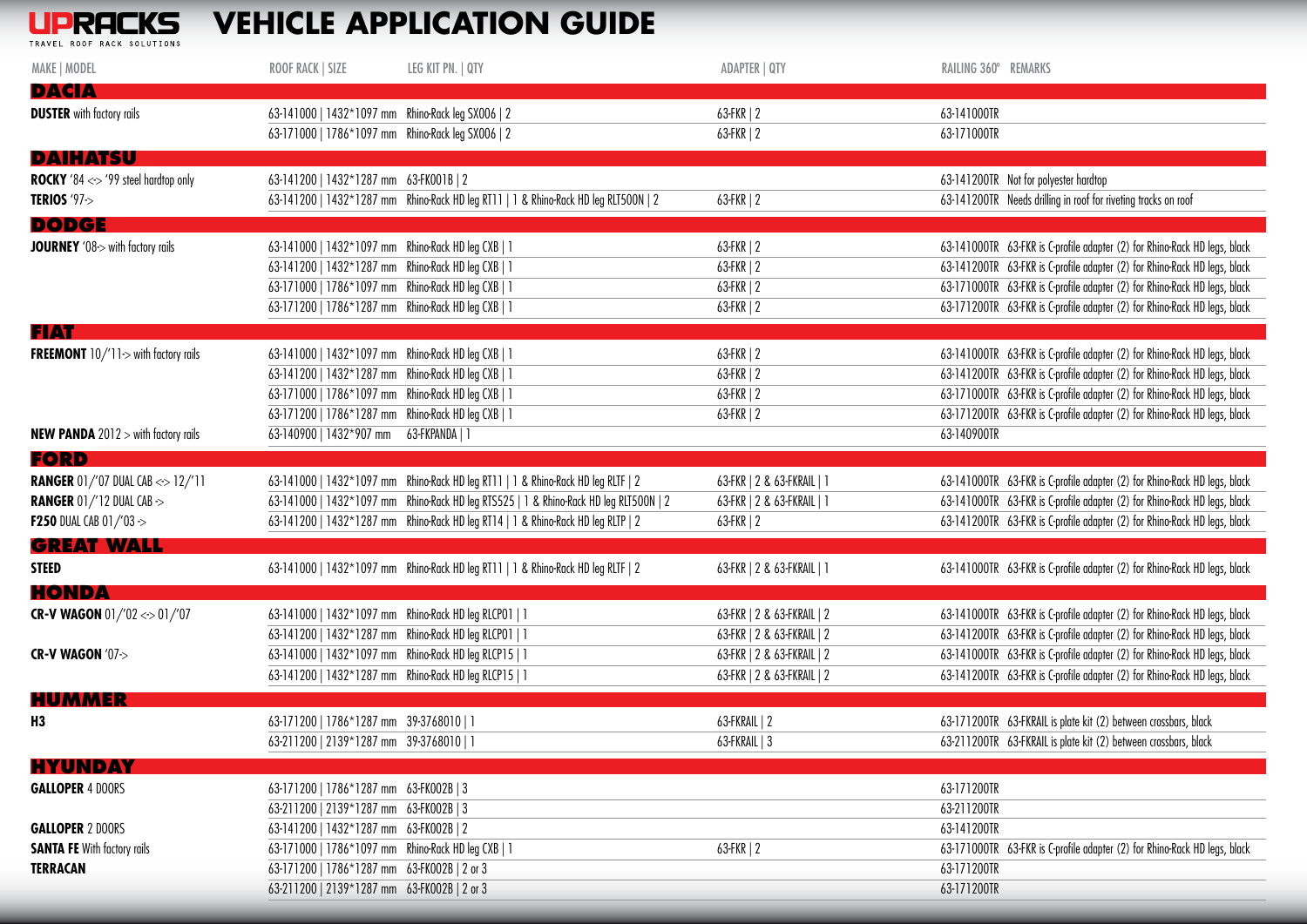**ISUZU**  $D-MAX$  DJAL CAB '03  $\ll 0.6$ '12 63-141000 | 1432\*1097 mm Rhino-Rack HD leg RTS520 | 1 & Rhino-Rack HD leg RLT503 | 2 63-FKR | 2 63-FKR is C-profile adapter (2) for Rhino-Rack HD legs, black 63-141200 | 1432\*1287 mm Rhino-Rack HD leg RTS520 | 1 & Rhino-Rack HD leg RLT503 | 2 63-FKR | 2 63-141000TR 63-FKR is C-profile adapter (2) for Rhino-Rack HD legs, black 63-141000 | 1432\*1097 mm 39-3748010 | 1 63-FKRAIL | 2 63-FKRAIL | 2 ARB legset as alternative for Rhino-Rack legset  $63-FKRAll 2$   $63-FKRAll 2$   $63-FKRAll 1$   $64FKRAll 2$   $65FKRAll 1$   $67FKRAll 1$   $68FKRAll 2$   $68FKRAll 1$   $69FMR1$   $68FMR1$   $68FMR1$   $68FRR1$   $68FRR1$   $68FRR1$   $68FRR1$   $68FRR1$   $68FRR1$   $68FRR1$   $68FRR1$   $68FRR1$   $68FRR1$   $68FRR1$   $68FRR1$   $68FRR1$   $68FRR1$   $68FRR$ **D-MAX** DUAL CAB 07/'12 > 63-141000 | 1432\*1097 mm Rhino-Rack HD leg RLK2500 | 1 & Rhino-Rack HD leg DK330 | 1 63-FKR | 2 63-141000TR 63-141200 | 1432\*1287 mm Rhino-Rack HD leg RLK2500 | 1 & Rhino-Rack HD leg DK330 | 1 63-FKR | 2 63-141000TR **IVECO MASSIF** 63-2414 cm. 2493 X 1477 63-FK02 X 3 or X 4 or X 5 or X 6 63-2414TR **JEEP CHEROKEE KJ** with factory rails 63-171000 | 1786\*1097 mm Rhino-Rack HD leg CXB | 1 63-FKR | 2 63-FKR is C-profile adapter (2) for Rhino-Rack HD legs, black **CHEROKEE KK** with factory rails 63-171200 | 1786\*1287 mm Rhino-Rack HD leg CXB | 1 63-FKR | 2 63-FKR is C-profile adapter (2) for Rhino-Rack HD legs, black **CHEROKEE XJ** 63-171200 | 1786\*1287 mm 63-FK002B | 2 or 3 63-17120 **63-171200 1786** 63-171200 1786 63-171200 FR GRAND CHEROKEE WJ '99 <> '05 with factory rail 63-171000 | 1786\*1097 mm Rhino-Rack HD leg CXB | 1 63-FKR is C-profile adapter (2) for Rhino-Rack HD legs, black GRAND CHEROKEE WH 06/'05  $\rightarrow$  with factory rail 63-171000 | 1786\*1097 mm Rhino-Rack HD leg CXB | 1 63-FKR is C-profile adapter (2) for Rhino-Rack HD legs, black GRAND CHEROKEE ZJ 63-171000 | 1786\*1097 mm Rhino-Rack HD leg RT16 | 1 & Rhino-Rack HD leg RLTF | 2 63-FKR | 2 63-FKR is C-profile adapter (2) for Rhino-Rack HD legs, black RENEGADE '15 63-141000 | 1432\*1097 mm Rhino-Rack HD leg CXB | 1 63-FKR | 2 & Rhino-Rack CXBS4 | 1 63-141000TR 63-FKR is C-profile adapter (2) for Rhino-Rack HD legs, black 63-141200 | 1432\*1287 mm Rhino-Rack HD leg CXB | 1 63-FKR | 2 & Rhino-Rack CXBS4 | 1 63-141200TR 63-FKR is C-profile adapter (2) for Rhino-Rack HD legs, black 63-171200 | 1786\*1287 mm Rhino-Rack HD leg CXB | 1.5 63 - 63-FKR | 3 & 63-FKRAIL | 2 & Rhino-Rack CXBS4 | 1 63-171200TR 63-FKR is C-profile adapter (2) for Rhino-Rack HD legs, black WRANGLER YJ / TJ with hard top 63-141200 | 1432\*1287 mm Rhino-Rack HD leg RTC12JW | 1 & Rhino-Rack HD leg RLT500N | 2 63-FKR | 2 63-FKR is C-profile adapter (2) for Rhino-Rack HD legs, black **WRANGLER JK** 2 DOORS '07 <> 01/'15 63-141200 | 1432\*1287 mm 63-FK0JK4AEV & 63-FKRAIL | 2 63-FKR | 2 63-FKR | 2 63-141200TR Special external fitment heavy duty 63-141200 | 1432\*1287 mm 21-RJKB2 & 21-RLCP39 | 1 63-FKRAIL-TC | 2 & 63-FKRAIL 12 & 63-FKRAIL | 2 & 63-FKR | 2 63-141200TR Special external fitment heavy duty WRANGLER JK 4 DOORS '07 <> 02/'11 63-141200 | 1432\*1287 mm Rhino-Rack HD leg RTC95JW | 1 & Rhino-Rack HD leg RLT500N | 2 63-FKR | 2 63-FKR | 2 63-171200TR 63-FKR is C-profile adapter (2) for Rhino-Rack HD legs, black 63-171200 | 1786\*1287 mm Rhino-Rack HD leg RTC95JW | 1 & Rhino-Rack HD leg RLT500N | 2 63-FKR | 2 63-171200TR 63-FKR is C-profile adapter (2) for Rhino-Rack HD legs, black **WRANGLER JK** 4 DOORS 02/'11 > 63-211400 | 2139\*1477 mm 63-FKOJK4AEV 63-211400 FC Special external fitment heavy duty  $63-241400$  | 2493\*1477 mm 63-FKOJK4AEV 63-241400TR Special external fitment heavy duty 63-171200 | 1786\*1287 mm 63-FKOJK4AEV 63-171400TR Special AEV internal fitment heavy duty-fits on original internal roll bar  $\overline{63-171400}$  | 1786\*1477 mm  $\overline{63-FK0}$ JK4AEV or 21-RJKB1 & 21-RLCP38 | 1 63-FKR | 3 & 63-FKRAIL | 1 & 63-FKRAIL-TC | 2 63-171400TR Special external fitment heavy duty **KIA SORENTO** '03 <> 08/'09 with factory rails 63-171000 | 1786\*1097 mm Rhino-Rack HD leg CXB | 1 63-FKR | 2 63-FKR is C-profile adapter (2) for Rhino-Rack HD legs, black **SORENTO** 09/'09  $\rightarrow$  with factory rails 63-171000 | 1786\*1097 mm Rhino-Rack HD leg CXB | 1 63-FKR | 2 63-FKR is C-profile adapter (2) for Rhino-Rack HD legs, black 63-171200 | 1786\*1287 mm Rhino-Rack HD leg CXB | 1 63-EXR | 2 63-FKR i 2 63-171200TR 63-FKR is C-profile adapter (2) for Rhino-Rack HD legs, black **SPORTAGE** <- 07/'10 with factory rails Contact your local Upracks dealer **SPORTAGE** 08/'10 > with factory rails Contact your local Upracks dealer **LADA NIVA** 63-141200 | 1432 \* 1287 mm 63-FK001B | 2 63-14120 0 1432 \* 1287 mm 63-FK001B | 2 63-14120 0 1432 \* 1288 mm 63-FK001B | 2 63-14120 0 1432 \* 1288 mm 63-FK001B | 2 63-14120 0 1432 \* 1288 mm 63-FK001B | 2 63-14120 0 143 **LAND ROVER DEFENDER 90** HARD TOP 63-171400 | 1786\*1287 mm 63-FK003BB | 2 or 4 63-FEST | 2 or 4 63-FEST | 2 or 4 63-171400TR 63-191400 | 1950\*1477 mm 63-FK003B | 3 63-191400TR MAKE | MODEL ROOF RACK | SIZE LEG KIT PN. | QTY ADAPTER | QTY RAILING 360º REMARKS

63-211400 | 2139\*1477 mm 63-FK003B | 3 or 5 63-211400TR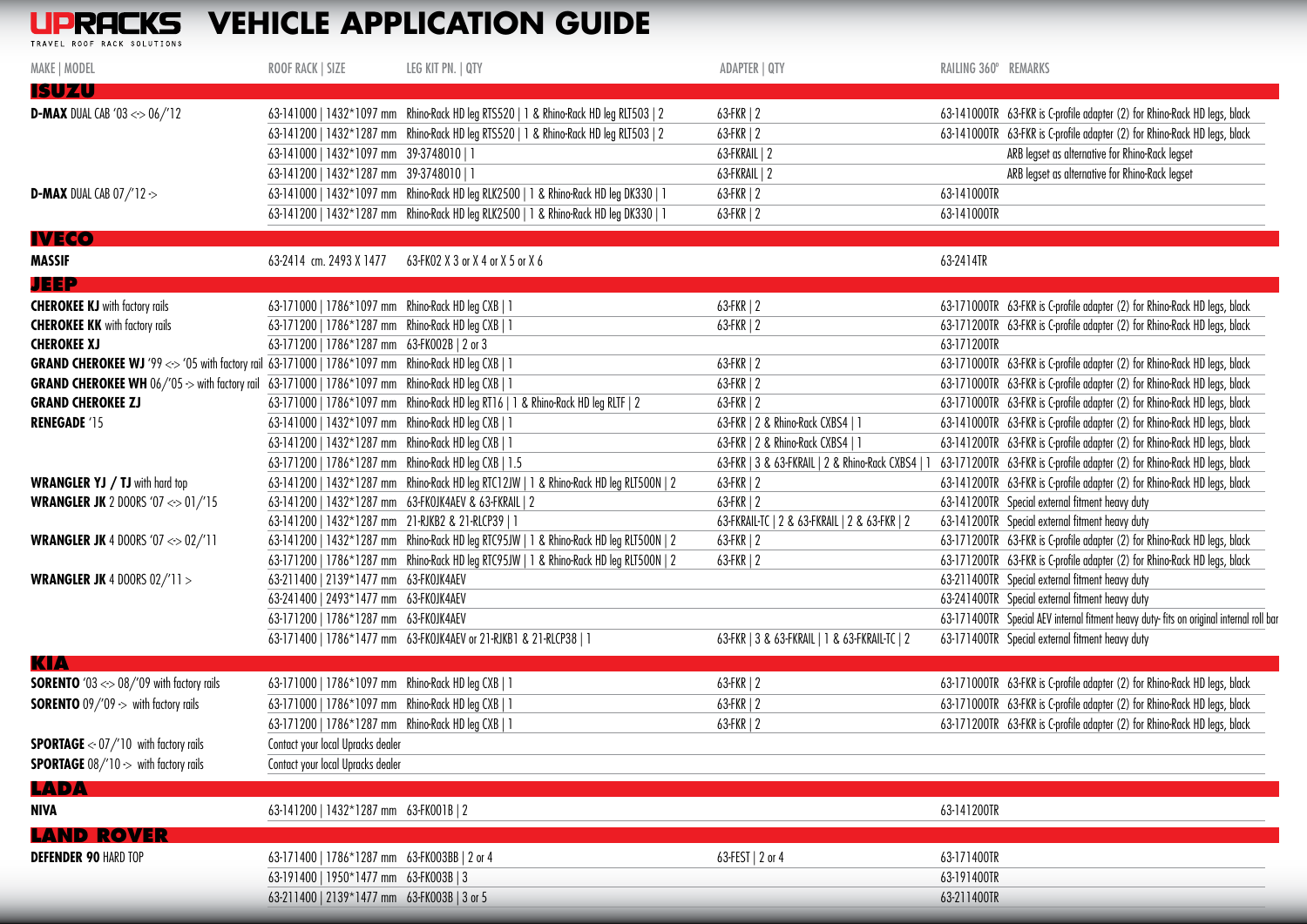| MAKE   MODEL                                                         | ROOF RACK   SIZE                                       | LEG KIT PN.   QTY                                                                                                                               | ADAPTER   QTY                | RAILING 360° REMARKS                                                                                                                                   |
|----------------------------------------------------------------------|--------------------------------------------------------|-------------------------------------------------------------------------------------------------------------------------------------------------|------------------------------|--------------------------------------------------------------------------------------------------------------------------------------------------------|
| <b>DEFENDER 110 HARD TOP</b>                                         | 63-211400   2139*1477 mm 63-FK003B   3 or 5            |                                                                                                                                                 |                              | 63-211400TR                                                                                                                                            |
|                                                                      | 63-241400   2493*1477 mm 63-FK003B   3 to 6            |                                                                                                                                                 |                              | 63-241400TR                                                                                                                                            |
|                                                                      | 63-281400   2846*1477 mm 63-FK003B   3 to7             |                                                                                                                                                 |                              | 63-281400TR                                                                                                                                            |
| <b>DEFENDER 90 HARD TOP NL raised roof version</b>                   | 63-171400   1786*1287 mm 63-FK004B   2 or 4            |                                                                                                                                                 | 63-FEST   2 or 4             | 63-171400TR fits original commercial raised roof (+57mm)                                                                                               |
|                                                                      | 63-211400   2139*1477 mm 63-FK004B   3 or 5            |                                                                                                                                                 |                              | 63-211400TR fits original commercial raised roof (+57mm)                                                                                               |
| <b>DEFENDER 110 HARD TOP NL raised roof version</b>                  | 63-211400   2139*1477 mm 63-FK004B   3 or 5            |                                                                                                                                                 |                              | 63-211400TR fits original commercial raised roof (+57mm)                                                                                               |
|                                                                      | 63-241400   2493*1477 mm 63-FK004B   3 to 6            |                                                                                                                                                 |                              | 63-241400TR fits original commercial raised roof (+57mm)                                                                                               |
|                                                                      | 63-281400   2846*1477 mm 63-FK004B   4 to7             |                                                                                                                                                 |                              | 63-281400TR fits original commercial raised roof (+57mm)                                                                                               |
| <b>DEFENDER 110 CREW CAB</b>                                         | 63-141200   1432*1287 mm 63-FK003B   2                 |                                                                                                                                                 | 63-FEST   2                  | 63-141200TR                                                                                                                                            |
| <b>DEFENDER 130 CREW CAB</b>                                         | 63-141200   1432*1287 mm 63-FK003B   2                 |                                                                                                                                                 | 63-FEST   2                  | 63-141200TR                                                                                                                                            |
|                                                                      | 63-171400   1786*1287 mm  63-FK003B   2 or 4           |                                                                                                                                                 | 63-FEST   2 or 4             | 63-171400TR                                                                                                                                            |
| <b>DISCOVERY I &amp; II</b>                                          | 63-141200   1432*1287 mm 63-FK004B   2                 |                                                                                                                                                 | 63-FEST   2                  | 63-141200TR fits with AND without factory rails                                                                                                        |
|                                                                      | 63-211400   2139*1477 mm 63-FK004B   3 or 5            |                                                                                                                                                 | 63-FEST   3 or 5             | 63-211400TR fits with AND without factory rails                                                                                                        |
|                                                                      | 63-241400   2493*1477 mm 63-FK004B   3 to 6            |                                                                                                                                                 | 63-FEST   3 to 6             | 63-241400TR fits with AND without factory rails                                                                                                        |
| <b>DISCOVERY III &amp; IV</b> '05 $\rightarrow$ with factory rals    |                                                        | 63-141200   1432*1287 mm  Rhino-Rack HD leg RTS502   1 & Rhino-Rack HD leg RLTP   2                                                             | 63-FKR   2                   | 63-141200TR fits on rear roof section                                                                                                                  |
| <b>DISCOVERY III &amp; IV '05 -&gt;</b>                              |                                                        | 63-171200   1786*1287 mm Rhino-Rack HD leg RTS502   1 & Rhino-Rack HD leg RTS502F   1 & Rhino-Rack HD leg RLTP   2 & Rhino-Rack HD leg RLTF   1 |                              | 63-171200TR<br>not possible with factory rails<br>$63$ -FKR $\mid$ 3                                                                                   |
|                                                                      |                                                        | 63-211200   2139*1287 mm Rhino-Rack HD leg RTS502   1 & Rhino-Rack HD leg RTS502F   1 & Rhino-Rack HD leg RLTP   2 & Rhino-Rack HD leg RLTF   1 |                              | not possible with factory rails<br>$63$ -FKR $\mid$ 3<br>63-211200TR                                                                                   |
| <b>RANGE ROVER L322 08/02 &lt;&gt; 01/12</b>                         | 63-211400   2139*1477 mm  Rhino-Rack HD leg RLCP05   1 |                                                                                                                                                 | 63-FKR   3 & 63-FKRAIL   2   | 63-211400TR 63-FKR is C-profile adapter (2) for Rhino-Rack HD legs, black                                                                              |
| <b>RANGE ROVER SPORTS 08/705 &gt;&gt;</b>                            |                                                        | 63-171200   1786*1287 mm  Rhino-Rack HD leg RTS508   1 & Rhino-Rack HD leg RLTP   2                                                             | 63-FKR   2 & 63-FKRAIL   2   | 63-171200TR 63-FKR is C-profile adapter (2) for Rhino-Rack HD legs, black                                                                              |
| <b>FREELANDER</b> $02$ /'98 <> $04$ /'07 with factory rails          | 63-171000   1786*1097 mm  Rhino-Rack HD leg CXB   1    |                                                                                                                                                 | $63$ -FKR $\mid$ 2           | 63-171000TR 63-FKR is C-profile adapter (2) for Rhino-Rack HD legs, black                                                                              |
|                                                                      |                                                        |                                                                                                                                                 |                              |                                                                                                                                                        |
| <b>FREELANDER</b> 02/'98 <> 04/'07                                   | 63-171000   1786*1097 mm  Rhino-Rack HD leg RLFREE   1 |                                                                                                                                                 | 63-FKR   2 & 63-FKRAIL   2   | 63-171000TR 63-FKR is C-profile adapter (2) for Rhino-Rack HD legs, black                                                                              |
| <b>MAHINDRA</b>                                                      |                                                        |                                                                                                                                                 |                              |                                                                                                                                                        |
| PICK UP '07 ON DUAL CAB                                              | 63-141200   1432*1287 mm 63-FK002B   2                 |                                                                                                                                                 |                              | 63-141200TR                                                                                                                                            |
| MAZDA                                                                |                                                        |                                                                                                                                                 |                              |                                                                                                                                                        |
| <b>BT-50</b> DUAL CAB 01/'07 <> $12$ /'12                            |                                                        | 63-141000   1432*1097 mm  Rhino-Rack HD leg RT10   1 & Rhino-Rack HD leg RLTF   2                                                               | 63-FKR   2 & 63-FKRAIL   1   | 63-141000TR 63-FKR is C-profile adapter (2) for Rhino-Rack HD legs, black                                                                              |
| <b>BT-50 DUAL CAB 01/'12 <math>\rightarrow</math></b>                |                                                        | 63-141000   1432*1097 mm Rhino-Rack HD leg RTS525   1 & Rhino-Rack HD leg RLT500N   2                                                           | 63-FKR   2 & 63-FKRAIL   1   | 63-141000TR 63-FKR is C-profile adapter (2) for Rhino-Rack HD legs, black                                                                              |
| <b>MERCEDES</b>                                                      |                                                        |                                                                                                                                                 |                              |                                                                                                                                                        |
| G-MODEL 460/461/463                                                  | 63-211400   2139*1477 mm 63-FK01   3 or 5              |                                                                                                                                                 |                              | 63-211400TR                                                                                                                                            |
|                                                                      | 63-241400   2493*1477 mm 63-FK01   3 to 6              |                                                                                                                                                 |                              | 63-241400TR                                                                                                                                            |
| M-CLASS with factory rails                                           | 63-141000   1432*1097 mm  Rhino-Rack HD leg CXB   1    |                                                                                                                                                 | 63-FKR   2                   | 63-141000TR 63-FKR is C-profile adapter (2) for Rhino-Rack HD legs, black                                                                              |
|                                                                      | 63-171000   1786*1097 mm  Rhino-Rack HD leg CXB   1    |                                                                                                                                                 | 63-FKR   2                   | 63-171000TR 63-FKR is C-profile adapter (2) for Rhino-Rack HD legs, black                                                                              |
| <b>SPRINTER</b>                                                      | under development                                      | 50-RLTFMS   2 or 3                                                                                                                              | 63-FKR   2 or 3              |                                                                                                                                                        |
| <b>MITSUBISHI</b>                                                    |                                                        |                                                                                                                                                 |                              |                                                                                                                                                        |
| <b>L200</b> DUAL CAB $10/96 \le 06/06$                               |                                                        | 63-141000   1432*1097 mm  Rhino-Rack HD leg RTS510   1 & Rhino-Rack HD leg RLTF   2                                                             | 63-FKR   2 & 63-FKRAIL   1   | 63-141000TR 63-FKR is C-profile adapter (2) for Rhino-Rack HD legs, black                                                                              |
| <b>L200 DUAL CAB 06/'06 <math>\rightarrow</math></b>                 |                                                        | 63-141000   1432*1097 mm  Rhino-Rack HD leg RTS509   1 & Rhino-Rack HD leg RLTF   2                                                             | 63-FKR   2 & 63-FKRAIL       | 63-141000TR 63-FKR is C-profile adapter (2) for Rhino-Rack HD legs, black                                                                              |
| <b>PAJERO L040 2 DOORS</b>                                           | 63-141200   1432*1287 mm 63-FK002B   2                 |                                                                                                                                                 |                              | 63-141200TR                                                                                                                                            |
| <b>PAJERO L040 2 &amp; 4 DOORS</b>                                   | 63-171200   1786*1287 mm 63-FK002B   3                 |                                                                                                                                                 |                              | 63-171200TR                                                                                                                                            |
| <b>PAJERO L040 4 DOORS</b>                                           | 63-211200   2139*1287 mm 63-FK002B   3                 |                                                                                                                                                 |                              | 63-211200TR                                                                                                                                            |
| <b>PAJERO PININ 4 DOORS</b><br><b>PAJERO PININ</b> with factory rail | 63-141000   1432*1097 mm  Rhino-Rack HD leg CXB   1    | 63-141000   1432*1097 mm Rhino-Rack HD leg RT14   1 & Rhino-Rack HD leg RLTP   2                                                                | $63$ -FKR $ 2$<br>63-FKR   2 | 63-141000TR 63-FKR is C-profile adapter (2) for Rhino-Rack HD legs, black<br>63-141000TR 63-FKR is C-profile adapter (2) for Rhino-Rack HD legs, black |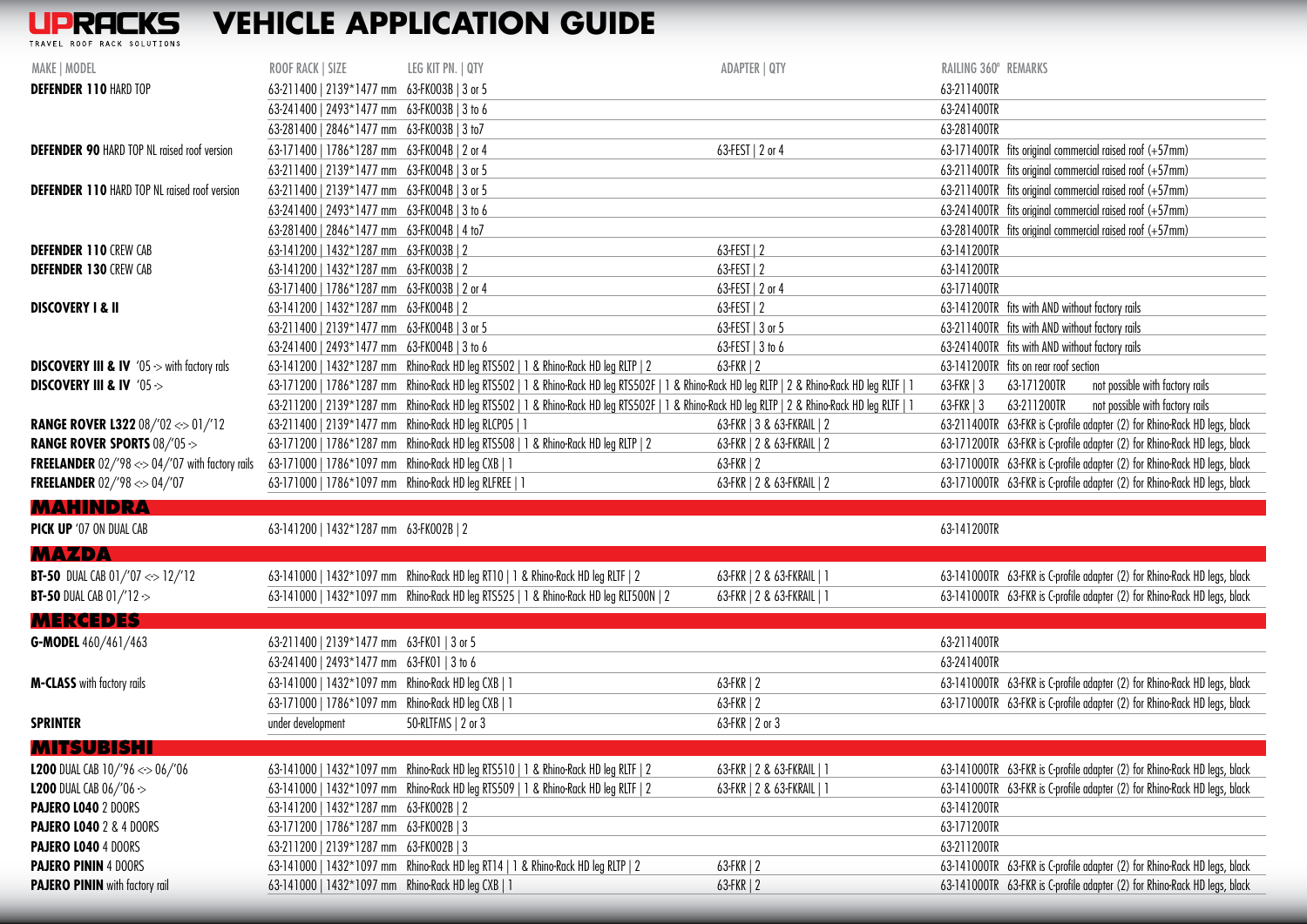PAJERO V20 2 DOORS 63-141000 | 1432\*1097 mm Rhino-Rack HD leg RT12 | 1 & Rhino-Rack HD leg RLTP | 2 63-FKRAIL | 1 63-141000TR 63-FKR is C-profile adapter (2) for Rhino-Rack HD legs, black **PAJERO V20** '91<> '00 4 DOORS 63-211200 | 2139\*1287 mm 63-FK002B | 3 63-21120 **63-211200TR** PAJERO V60/V80 '00 -> 2 DOORS with factory rails 63-171000 | 1786\*1097 mm Rhino-Rack HD leg CXB | 1 63-FKR | 2 63-FKR | 2 63-FKR | 2 63-FKR | 2 63-FKR is C-profile adapter (2) for Rhino-Rack HD legs, black HD legs, black **PAJERO V60/V80** '00  $\rightarrow$  2 DOORS 63-171000 | 1786\*1097 mm Rhino-Rack HD leg RT12 | 1 & Rhino-Rack HD leg RLTP | 2 63-FKR | 2 & 63-FKRAIL | 1 PAJERO V60/V80 '00 > 4 DOORS with factory rails 63-211200 | 2139\*1287 mm Rhino-Rack HD leg CXB | 1 63-FKR | 2 63-FKR | 2 63-211200TR 63-FKR is C-profile adapter (2) for Rhino-Rack HD legs, black **PAJERO V60/V80** '00<> 10/'06 4 DOORS 63-211200 | 2139\*1287 mm 63-FKV6080 | 1 63-211200 FR **PAJERO V80** 10/'06-> 4 DOORS 63-211200 | 2139\*1287 mm 63-FKV6080 | 1 63-71200 **63-811200TR** PAJERO V60/V80 all 4 DOORS 63-211200 | 2139\*1287 mm Rhino-Rack HD leg RL110MP | 3 63-FKR is a 63-FKRAIL | 3 63-FKRAIL | 3 63-FKRAIL | 3 63-FKRAIL | 3 63-211200TR 63-FKR is C-profile adapter (2) for Rhino-Rack HD legs, blac PAJERO SPORT 4 DOORS 63-211200 | 2139\*1287 mm Rhino-Rack HD leg RL110MP | 3 63-FKR | 3 & 63-FKRAIL | 3 63-FKRAIL | 3 63-211200TR 63-FKR is C-profile adapter (2) for Rhino-Rack HD legs, black **NISSAN** MD22/NP300 DUAL CAB 63-141000 | 1432\*1097 mm Rhino-Rack HD leg RT10 | 1 & Rhino-Rack HD leg RLTP | 2 63-FKRAIL | 1 63-141000TR 63-FKR is C-profile adapter (2) for Rhino-Rack HD legs, black NAVARA D40 DUAL CAB 63-141000 | 1432\*1097 mm Rhino-Rack HD leg RTS507 | 1 & Rhino-Rack HD leg RLTP | 2 63-FKR | 2 & 63-FKRAIL | 1 63-141000TR 63-FKR is C-profile adapter (2) for Rhino-Rack HD legs, black **PATHFINDER** under development **PATROL Y60/Y61** 2 DOORS 63-171200 | 1786\*1287 mm 63-FK001B | 3 63-17120 | 1786\*1287 mm 63-FK001B | 3 63-17120 TR **PATROL Y60/Y61** 4 DOORS 63-211200 | 2139\*1287 mm 63-FK001B | 3 63-21120 **63-21120 63-21120 FM X-TRAIL T31** '07  $\rightarrow$  63-171000 | 1786\*1097 mm Rhino-Rack HD leg RLCP19 | 1 63-FKR | 2 & 63-FKR | 2 & 63-FKRAIL | 2 63-171000TR **OPEL ANTARA / CAPTIVA** under development **SKODA YETI** under development **SSANGYONG** REXTON 63-171000 | 1786\*1097 mm Rhino-Rack HD leg CXB | 1 63-FKR | 2 63-FKR | 2 63-171000TR 63-FKR is C-profile adapter (2) for Rhino-Rack HD leas. black **SUZUKI** GRAND VITARA '06 <> 5 DOORS with factory rails 63-171000 | 1786\*1097 mm Rhino-Rack HD leg RLCP12 | 1 63-FKR is C-profile adapter (2) for Rhino-Rack HD legs, black JIMNY with factory rails 63-141000 | 1432\*1097 mm Rhino-Rack HD leg CXB | 1 63-FKR | 2 63-T4T 000TR 63-T41000TR 63-FKR is C-profile adapter (2) for Rhino-Rack HD legs, black **TOYOTA 4RUNNER** 89>96 63-171000 | 1786\*1097 mm Rhino-Rack HD leg RLTP | 2 63-FKR | 2 63-FKR i 2 63-171000TR 63-FKR is C-profile adapter (2) for Rhino-Rack HD legs, black +Rhino-Track set RT16 | 1 **FJ CRUISER** under development HILUX DUAL CAB '05 -> 63-141000 | 1432\*1097 mm Rhino-Rack HD leg RTS03 | 1 & Rhino-Rack HD leg RLT500N | 2 63-FKRAIL | 1 63-141000TR 63-FKR is C-profile adapter (2) for Rhino-Rack HD legs, black HILUX EXTRA CAB '05 > 63-141000 | 1432\*1097 mm Rhino-Rack HD leg RTS03 | 1 & Rhino-Rack HD leg RLT500N | 2 63-FKR | 2 & 63-FKRAIL | 1 63-141000TR 63-FKR is C-profile adapter (2) for Rhino-Rack HD legs, black **LANDCRUISER 40/42** HARD TOP 63-141200 | 1432\*1287 mm 63-FK002B | 2 63-14120 63-141200 TR **LANDCRUISER 60/61** 63-211200 | 2139\*1287 mm 63-FK001B | 3 63-21120 **63-211200 FR LANDCRUISER 70/71** HARD TOP 63-141200 | 1432\*1287 mm 63-FK002B | 2 63-14120 **63-141200TR** 63-171200 | 1786\*1287 mm 63-FK002B | 3 63-171200TR **LANDCRUISER 75/78** TROOP CARRIER 63-211400 | 2139\*1477 mm 63-FK002B | 3 or 5 63-211 **63-811 63-811400TR** 63-241400 | 2493\*1477 mm 63-FK002B | 3 to 6 63 = 63:241400TR 63-281400 | 2846\*1477 mm 63-FK002B | 3 or 5 or 6 + 63-FK03 one set for the front | 1 63-FEST | 1 63-281400TR 63-FEST is used as extension front legs MAKE | MODEL ROOF RACK | SIZE LEG KIT PN. | QTY ADAPTER | QTY RAILING 360º REMARKS

**LANDCRUISER 75/79** PICKUP 63-141200 | 1432\*1287 mm 63-FK003B | 2 63-FEST | 2 63-FEST | 2 63-141200 TR